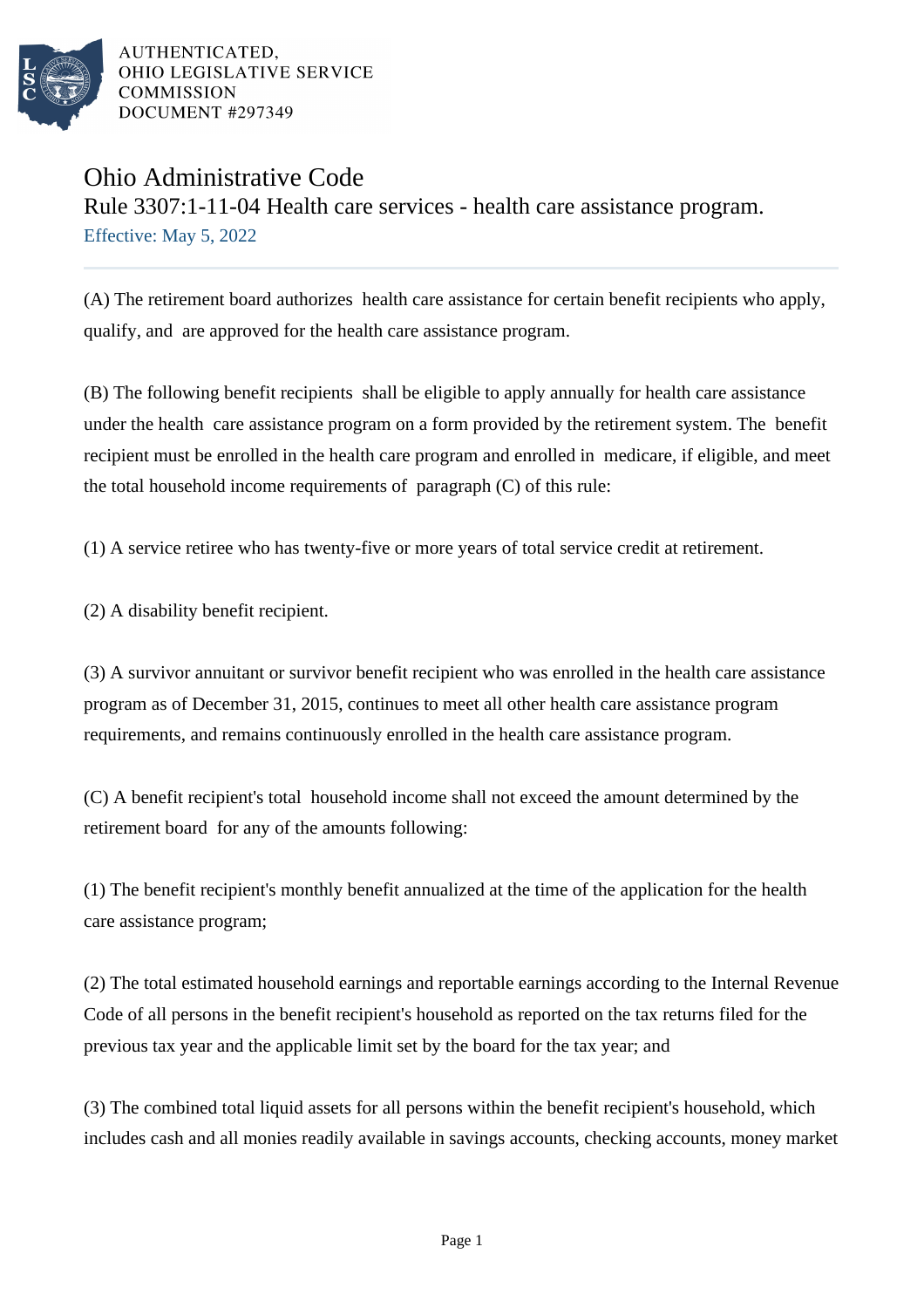

## AUTHENTICATED. OHIO LEGISLATIVE SERVICE **COMMISSION** DOCUMENT #297349

accounts, trust funds, any publicly traded security or other investment vehicles as the board may from time to time specify.

(4) If the benefit recipient or a member of the benefit recipient's household is not required to file an income tax return, the benefit recipient may submit to the retirement system a written sworn statement on the form provided by the retirement system.

(D) Applicants for the health care assistance program shall provide all information requested by the retirement system, including copies of any federal income tax return for the benefit recipient and each person in the benefit recipient's household to verify the income and assets reported on the application and, if applicable, verification of medicare enrollment.

(E) If the application for health care assistance is approved by the retirement system, health care assistance is provided through the end of the plan year provided the applicant continues to meet the eligibility requirements in paragraph (B) of this rule. Health care coverage as determined by the retirement board through certain medical plans shall begin:

(1) January first of the following year for renewal applications received on or before December fifteenth of the current year; or

(2) The first day of the month following the date a new application is received for applications received on or before the fifteenth day of the month; or

(3) The first day of the second month from the date a new application is received for applications received after the fifteenth day of the month; or

(4) The later of the effective benefit date or the effective date established under paragraph (E)(2) or  $(E)(3)$  of this rule for "benefit recipients" who apply for the health care assistance program at the same time an application for service retirement benefits or disability benefits is filed with the retirement system.

(F) The health care assistance program may be changed or terminated by the retirement board at any time.